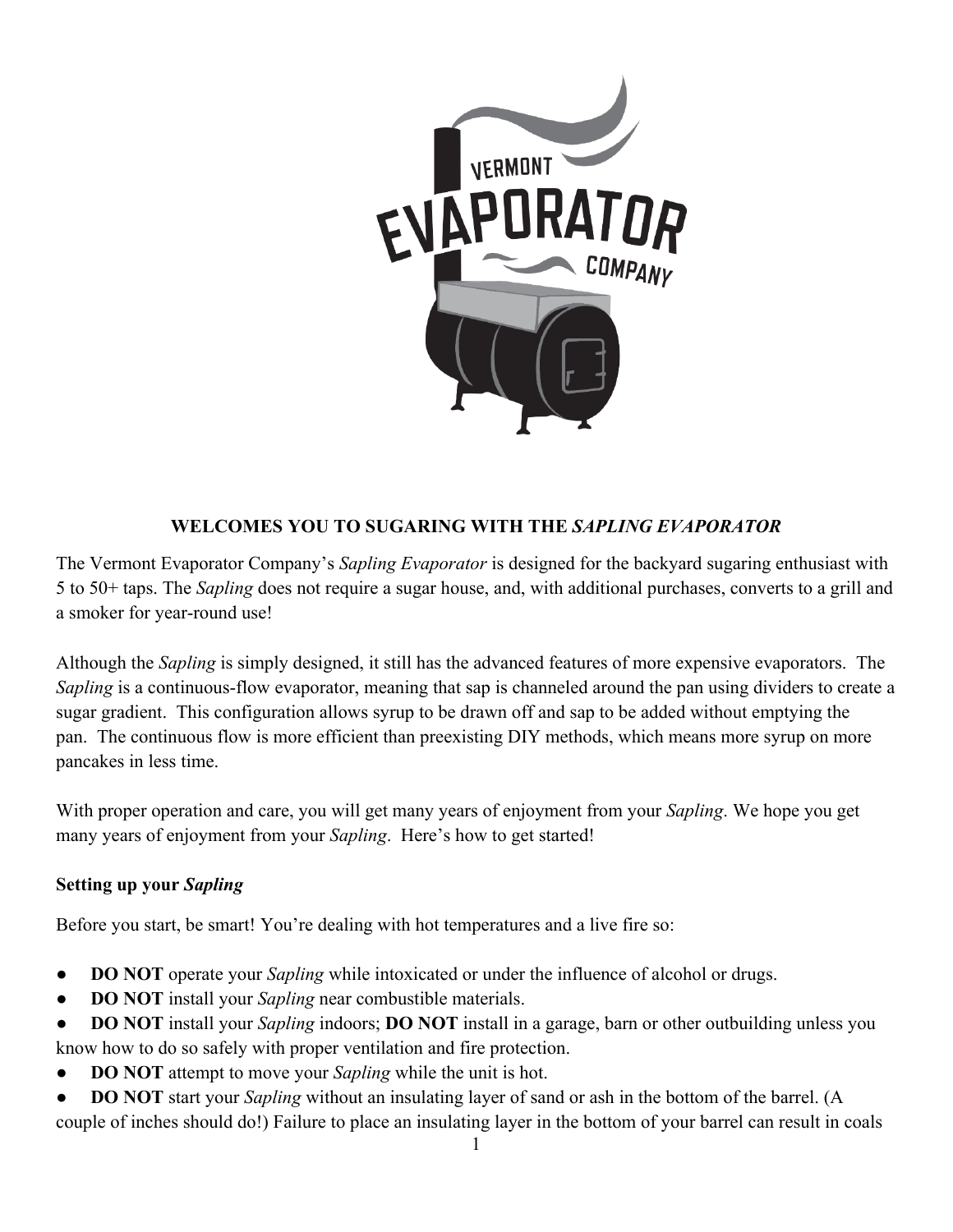burning right through the bottom of your barrel.

● **DO NOT** start or run your *Sapling* without sap or other fluid in the boiling pan; **DO NOT** allow your *Sapling* to cool without sap or other fluid in the pan. You can quickly destroy your pan by doing so.

## Assembling your *Sapling*

What you will need besides your *Sapling*:

- 1. A two- or four-foot level;
- 2. wood shims;
- 3. sand and/or ashes;
- 4. baking soda;
- 5. vegetable or olive oil;
- 6. an electric drill with a 3/32" bit (optional);
- 7. a Phillips screwdriver or power drill with a Phillips bit; and
- 8. a thermometer.

To assemble your *Sapling*:

- 1. Remove all parts from inside the box. Inside the box, you will have:
	- one (1) *Sapling Evaporator Pan*;
	- one (1) 90° *Sapling Stack Elbow*;
	- two (2) *Sapling Stove Pipes*;
	- one (1) *Sapling Stack Flange*;
	- a smaller box, containing:
		- o one (1) door
		- o one (1) door frame
		- $\circ$  two (2) leg sets
		- o one (1) ball valve
		- o one (1) *Sapling Stack Bracket*
		- o a smidge of pipe tape
		- o eight (8) each: bolts, nuts, and lock washers for the legs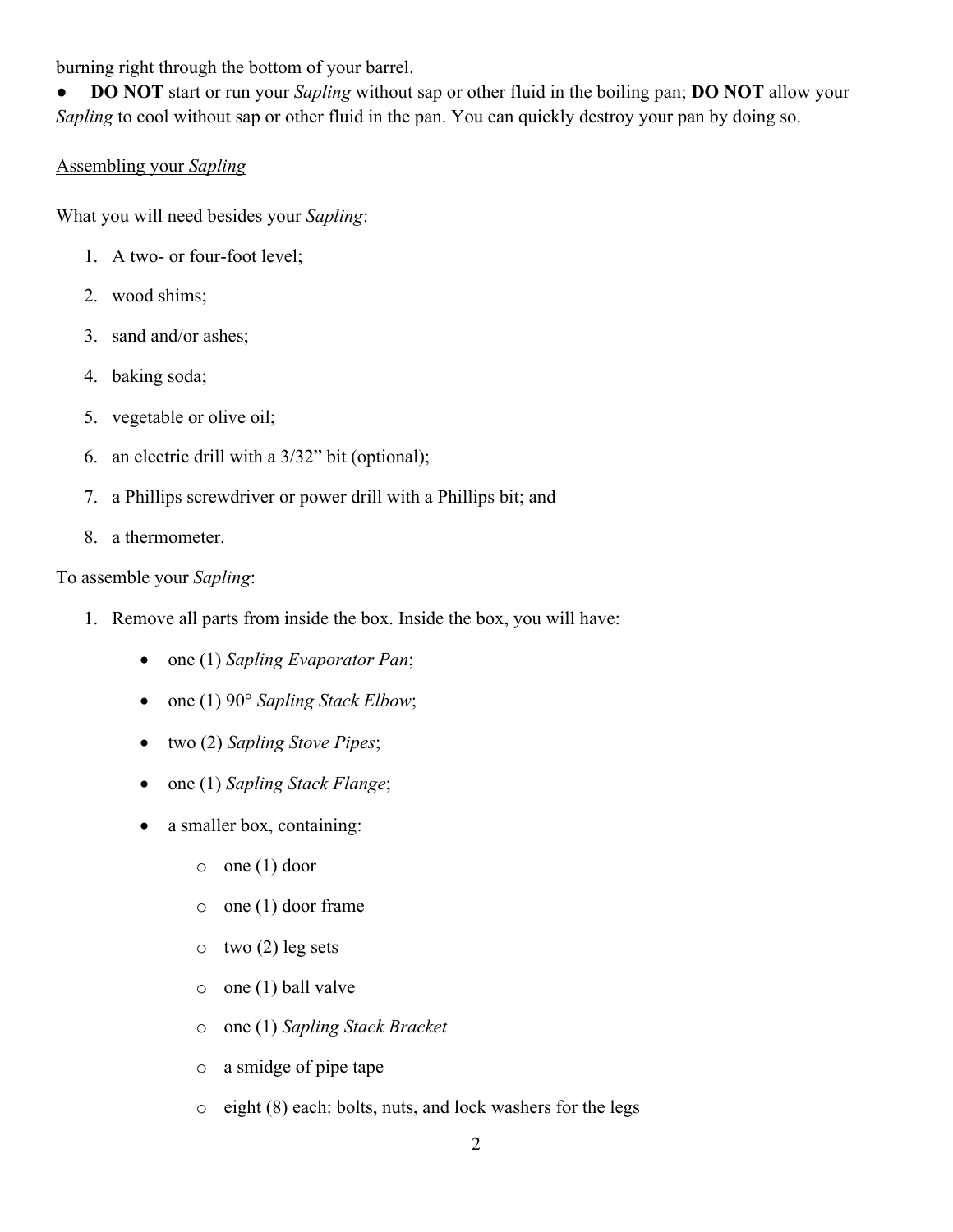- o sixteen (16) each bolts, nuts and lock washers for the door
- o seven (7) self-drilling screws, and
- o one (1) bung hole cover.
- 2. First, set aside the *Sapling Evaporator Pan*, the pour-off valve, and the smidge of pipe tape. Then, assemble the leg sets onto the barrel using the predrilled holes and the nuts, bolts and lock washers.

HINT: The easiest way to assemble the legs is as follows. If you have already installed the door, uninstall it. Orient your *Sapling* "bottom-up," with the cavity facing down. (It helps to have a skinny table or workbench or pair of saw horses to do this while steadying the unit.) Align the holes in each leg set (so that the feet face the rear of the machine) on the corresponding holes on the barrel and push a bolt through each pair of holes. When all bolts have been inserted, reorient the unit exit-hole down (door-side up) with the cavity facing you. Install the lock washers and nuts and tighten!

- 3. Next, assemble the door frame onto the barrel using the nut and bolt assemblies provided, making sure that the catch for the door latch is on the left and the hinge pieces on the right.
- 4. Next, assemble the door on the frame by carefully aligning the holes on the door hinge piece just above the holes on the frame hinge piece. Then, gently tap the clevis pins in place to secure the door to the frame.
- 5. Center the *Sapling Stack Flange* to the exit hole in the back of the unit. Mark the location of the four predrilled holes in the takeoff on the barrel with pencil, chalk or a nail. Predrill those holes. Using four of the screws provided, affix the flange to the back of the barrel. (The screws are self-tapping, and, when enough pressure is applied, will tap into the barrel without the need for drilling holes. However, we recommend predrilling the holes for a smoother assembly.)
- 6. Slide the *Sapling Stack Elbow* on the *Sapling Stack Flange* affixed to the back of the barrel. Adjust the *Sapling Stack Elbow* so that the exit of the elbow is pointed straight up and the elbow is inserted into the takeoff as far as possible. Screw the elbow to the takeoff by driving one self-tapping screw straight down through the place where the elbow and flange overlap.
- 7. Looking at your *Sapling* from the stack-end (the back), position the stack bracket so that the bent end is flush with the back of the barrel, and the straight end is flush with the elbow above the elbow's uppermost adjustable crease (see below). Mark the position of the predrilled hole on the back of the barrel with pencil, chalk or nail. Predrill a hole in the barrel. Using one of the last two of the screws provided, affix the stack stabilization bracket to the barrel. Use the last self-tapping screw to affix the bracket to the side of the elbow (this metal is thinner than the barrel and doesn't need to be predrilled).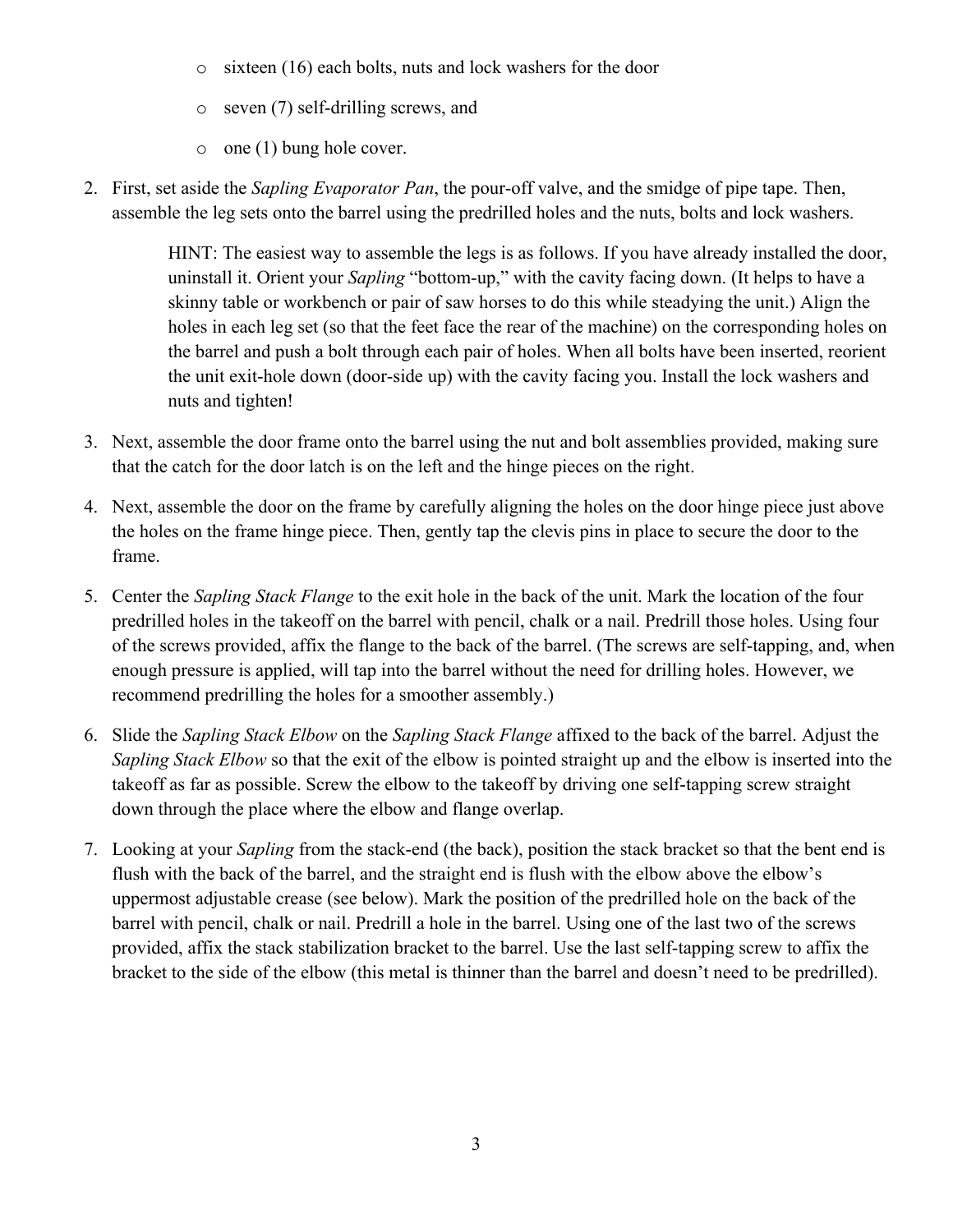

- 8. Fit a piece of *Sapling Stove Pipe* onto the *Sapling Stack Elbow*.
- 9. Fit the second piece of flue pipe onto the first piece of flue pipe.
- 10. Place the *Sapling Evaporator Pan* on the unit so that the draw-off is on the front of the left side, as you look at the unit from the front.
- 11. Starting one thread back from the exit, wrap your bit of pipe tape around the draw-off to the right and wind around until completely used. Screw the ball valve on over the pipe tape.
- 12. Screw the bung hole cover in. You're done!

#### Preparing Your *Sapling* for Use

- 1. Remove the pan.
- 2. Using shims and a two- or four-foot level, level your *Sapling* front to back and side to side.
- 3. Place a layer of sand and/or ashes in the bottom of your barrel (see above). **REMEMBER:** failure to place an insulating layer in the bottom of your barrel can result in catastrophic failure – the fire may burn right through your barrel!
- 4. Coat the exterior of the barrel with a thin layer of vegetable or olive oil (apply with a paper-towel or rag).
- 5. Replace the pan. Using your level, confirm that your pan is level front to back and side to side.
- 6. Before you boil your first sap, you'll want to remove any residual materials from the pan. Here's how you do that:

Prepare a solution of 10 gallons of water combined with 2 tablespoons of baking soda.

Fill the pan to 2 or 3 inches with the solution.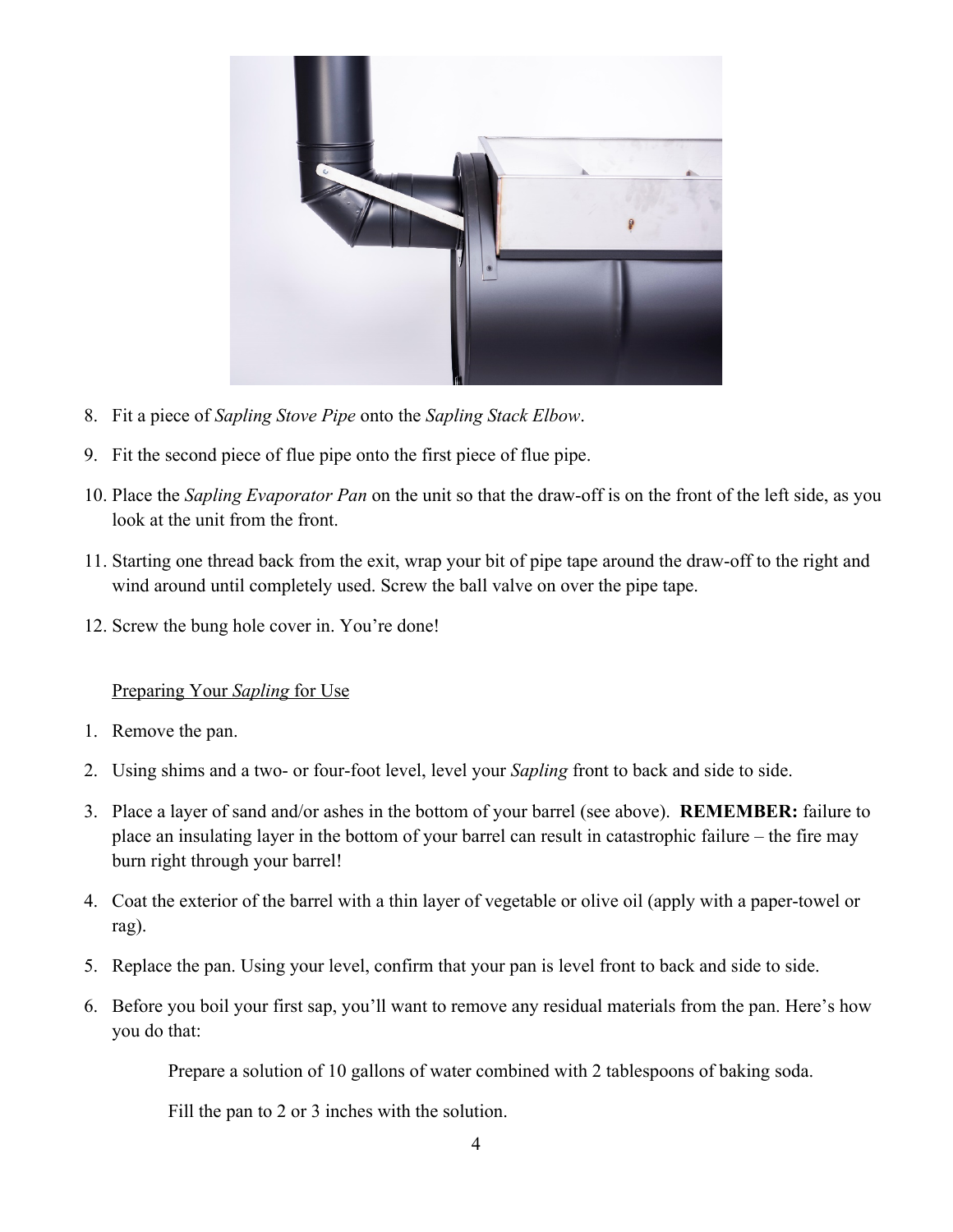Start by building a small fire in the barrel and gradually build to a larger fire. **NOTE:** We **DO NOT** recommend heating your *Sapling* to over 600 degrees (as measured just above the elbow at the exit pipe) at any time. You may want to use a magnetic stove thermometer such as the *Sapling Stack Thermometer* to track your *Sapling's* temperature throughout operation.

Boil the solution for approximately 30 minutes, making sure the solution in the pan remains at approximately the 2-or 3-inch level by adding more solution, as needed.

7. While boiling, check your equipment:

Check to see that there are no leaks at the fittings in the pan.

Assuming you have an even fire underneath, check to see that the pan is boiling evenly.

Open the valve – ensure it works properly.

Check to see that your *Sapling* is drafting and venting correctly (that the fire has adequate air intake and that smoke is generally only coming out through the stack).

- 8. Allow the unit to cool and then drain the pan.
- 9. Rinse the pan thoroughly with clean water.

**NOTE:** It's always best to use non-chlorinated water if possible (chlorinated water can eventually cause corrosion of the pan).

#### Operating Your *Sapling Evaporator!*

**CAUTION: NEVER, EVER, EVER** fire the *Sapling* without liquid in the pan (or allow it to cool without liquid). Otherwise, the operation of the unit is relatively simple! Basically, you add sap at one location and it travels around the pan, becoming denser as it evaporates, until it gets to the valve. Here are the details:

- 1. Add 2 inches of sap in the pan. This is about 5 gallons of sap.
- 2. Start your fire.
- 3. Get the sap boiling.
- 4. After the sap has boiled down to half of its volume, gradually add more sap at the back, right corner of the pan until the sap level is back up to 2 inches. Continue to add sap at this location gradually as needed to keep the level at 2 inches. Do this for several hours.
- 5. There are a number of ways to tell if your syrup is "done." The most sophisticated is to use an instrument called a syrup hydrometer to measure the sugar content of your boil. Another is to measure temperature: syrup boils at about 7 degrees F above the boiling point of water (so, approximately 219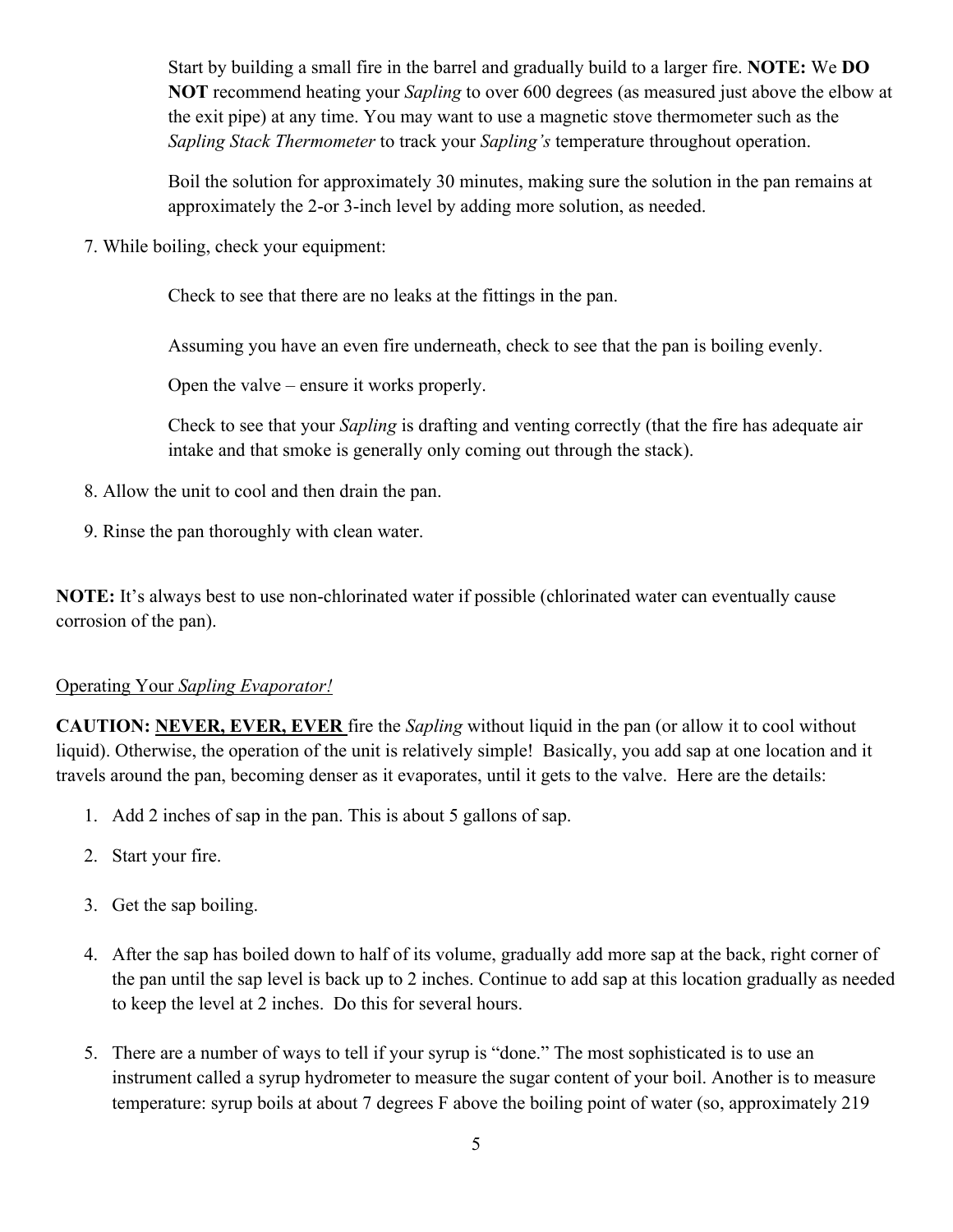degrees F). Therefore, when the temperature of the liquid close to the exit valve measures 219 degrees F, you can draw off syrup (this will take several hours). The syrup should have an amber color and have the consistency of . . . syrup.

- 6. Get a clean container and place it under the valve exit.
- 7. Open the valve and watch your exit temperature.
- 8. If possible, simultaneously add fresh sap at the introduction location. If not possible, add some before you draw off and some more after.
- 9. Continue to draw off syrup until your exit temperature drops below 219°. You will likely get less than a pint of finished syrup per draw.
- 10. You may also choose to draw off a bit early into another pot or pan and "finish" on, for example, a propane burner outside, or on the kitchen stove inside, where it may be easier to control and monitor the temperature. **Do not feel badly about choosing to go this route, especially at the beginning. Finishing on the** *Sapling* **requires practice and skill. You will get better at this every year!**
- 11. At the end of your boiling day, draw off about a gallon of the sap closest to being syrup. You can finish it as described above, or use it the next time you boil for a faster startup.
- 12. Monitor your evaporator until the boiling stops and the fire has died out.

#### Some Tips:

Don't add too much new sap at one time, and try to maintain a constant boil. This will result in a more efficient process and lighter syrup.

To obtain high, even heat, use dry, mixed (hardwoods and softwoods) wood that is thinly split (like the thickest part of a baseball bat).

Load often with small amounts of wood to maintain a consistent level of heat.

### **Maintaining your** *Sapling*

Your *Sapling* will have a long life. Just how long (And how beautiful a life it is) will depend on how you care for it.

#### During Sugaring Season

Clean out some, but not all, of the ashes when the unit has cooled after each boil.

#### After the Season is Over